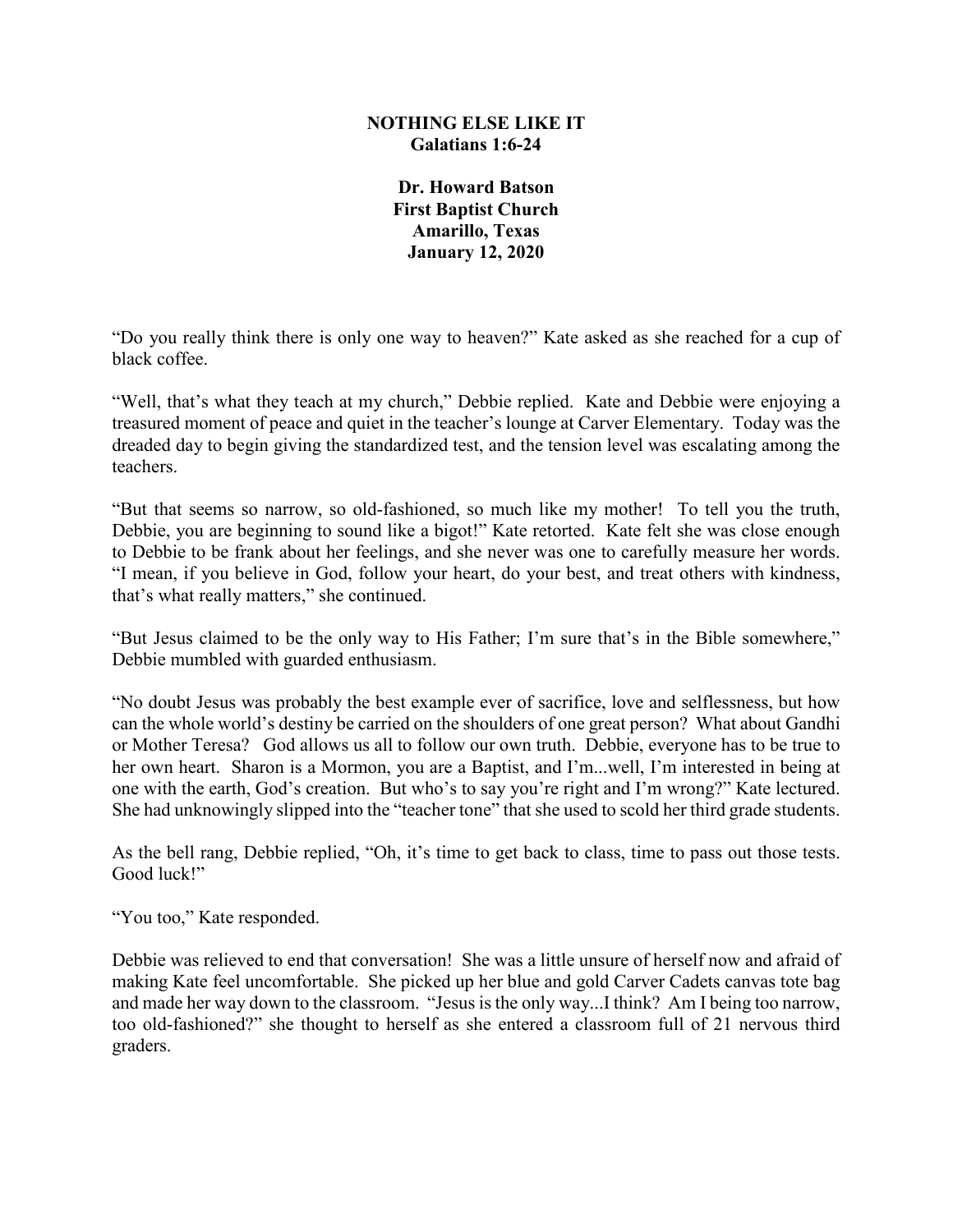"Take out your No. 2 pencils and clear your desks," Debbie ordered, as she opened the packet of tests.

Every American Christian will eventually face Debbie's dilemma. At school, in the community, and in the workplace, Christians are feeling society's pressure to accept all expressions of faith as equally valid. A "20/20" news program addressed Baptist efforts to lead members of other religions to Christ. Concerning Baptist evangelism, a woman in the news program commented, "This kind of religious exclusivity just doesn't belong in today's society anymore." Society will increasingly label Christians as narrow-minded and exclusive because of their claim that there is only one gospel, only one story that deserves our faith and devotion.

Attempts to add to the gospel of the apostles, however, is nothing new. Paul, in the book of Galatians, faced just such an attempt by Jewish Christians, Judaizers, who were trying to add Jewish tradition, circumcision, dietary restrictions, and law-keeping to faith in Christ as necessary for salvation. In our first sermon, we see how vehemently Paul opposed attempts to change the gospel, God's story of salvation.

## **Nothing Else Like It (1:6-7)**

The book of Galatians is Paul's only letter that does not include a thanksgiving to God for his readers. For example, in Philippians 1:3, Paul writes, "I thank my God in all my remembrance of you, always offering prayer with joy in my every prayer for you all, in view of your participation in the gospel from the first day until now" (NASB). In Galatians, however, Paul has no thanksgiving for his readers, nor any mention of their progress in the faith.

After Paul had left these churches, some Jewish Christians perverted the gospel, claiming that their Gentile brethren not only had to believe in the story of Christ, but also had to keep the Jewish law. They had to be circumcised. They had to follow dietary restrictions.

Paul was angry because he was being opposed by these false teachers in the Galatian churches. They had successfully persuaded some of Paul's converts to accept a gospel different from the gospel of grace that Paul had proclaimed. Some of the Galatians were convinced that the Judaizers' false gospel was the true gospel. Paul countered that there is only one good news story—the story of God's grace. God offers salvation to those who follow His crucified and resurrected Son, Christ Jesus. Paul had declared that faith alone leads to salvation. The apostles, including Paul, preached a gospel that called for the listeners to proclaim Jesus as Lord, leading to repentance and a life of obedience.

Paul was amazed. He could hardly believe that the Galatians had so quickly deserted the real good news story for a so-called "different gospel." Paul found it disturbing that they left the good news story about God's grace, about a Messiah who died an undeserved death in their place, a story that ends in the glorious resurrection, ascension, and enthronement of Christ. In defense, Paul made it clear that there is only one good news story. There is nothing else like it.

We, too, live in a culture full of false teachers who manipulate and corrupt God's gospel of grace. We, too, can easily be led away from the true gospel. Too many families choose churches not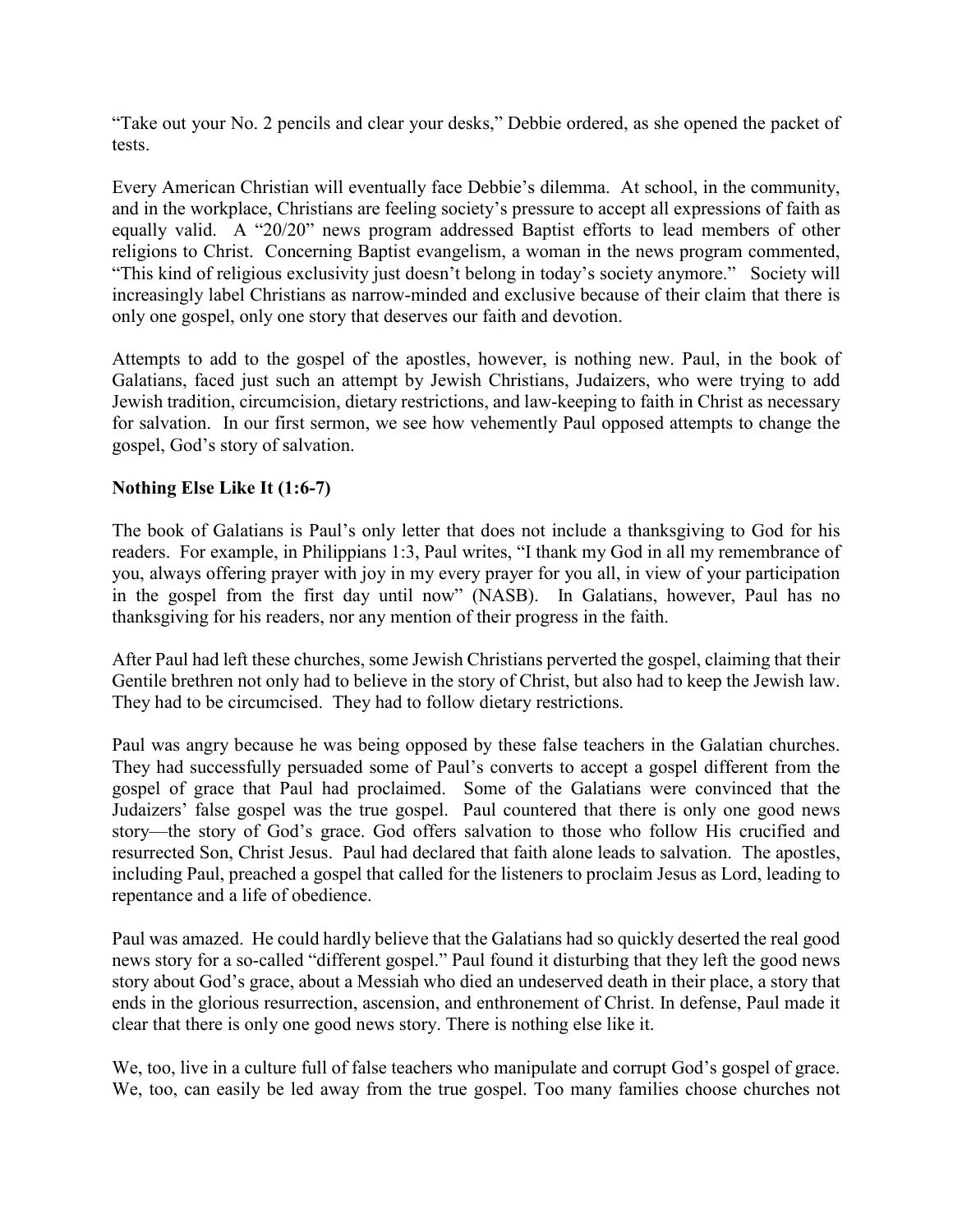based upon doctrine, that is what is taught about God, but rather upon how the church's programs might entertain their children. Pastors are not often asked, "What does your church teach as the truth of God, the gospel?"

The most important questions for Christians continue to be: "What story does the church tell? What gospel does it preach? What is the truth of God to which a particular church clings?"

We live in a society that demands options. Today, you can choose from 40 types of Tylenol and 60 types of Kleenex. Many modern minds are offended to hear that Paul said that there is no other way, that there is only one good news story that leads to a real relationship with the God of creation.

People are forever trying to add to the gospel story. Like Judaizers in Paul's day who tried to add Jewish tradition to the gospel, Muslims have tried to add the chapter of Mohammed and the Book of Koran, and Mormons have tried to add Joseph Smith and the Book of Mormon. We, too, must join Paul's passion by asserting that there is but one good news story, one gospel of God to which no one can add. There is nothing else like it!

## **The Message More than the Messenger (1:8-10)**

Paul was emphatic that there can be no additions or deletions to the gospel as preached by the apostles, the closest followers of Jesus. Thus, he asserted that whether it be himself, his missionary companions, or even an angel from heaven, no one is to be accepted if they preach a gospel contrary to the good news story of God's grace. He declared, moreover, that anyone who preaches a distorted gospel should be accursed.

Paul was so angry (v. 9) that he practically repeats what he has said in the previous verse (v. 8). "I've said it before, and I'll say it again," he declares emphatically. "If any man is preaching to you a gospel contrary to that which you received, let him be accursed."

What did Peter, Paul, and the other apostles preach? When we read their sermons in Acts, we can summarize their gospel into basic beliefs:

1. God is at work for our salvation in the death and resurrection of Jesus of Nazareth.

2. Following His resurrection, Jesus took His rightful place as the enthroned Lord who sits at God's right hand.

3. Jesus poured forth His spirit upon all His followers.

4. Those who respond to the gospel, declaring the Lordship of Jesus with humility and repentance, will find salvation.

5. The followers of Jesus are, indeed, the real people of God – both Jew and Gentile – make up the church.

6. Jesus is coming again for His followers.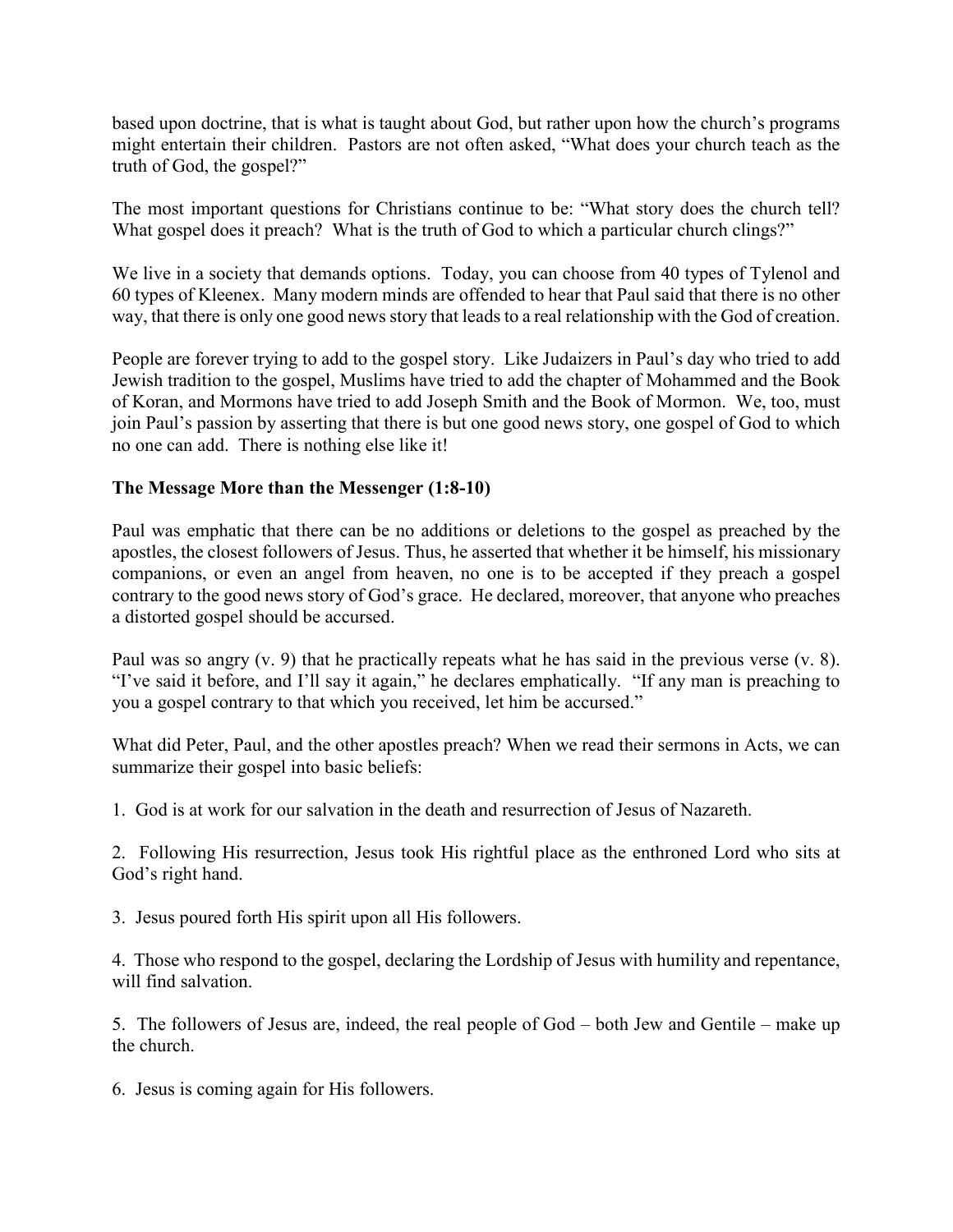7. God's whole plan of salvation, the story of Jesus, had been foretold by the Jewish prophets – Jesus' story is Israel's story.

While the apostles certainly said more than this in their sermons, these seven points summarize their basic beliefs, the heart of the gospel they preached.

Sometimes we are fooled by polished messengers. Like Paul's world, our world is full of false teachers ready to lead us astray. Like the persuasive Judaizers, contemporary false teachers entice new believers away from the historic gospel. Often, though not always, false teachers are found preaching on the radio or television, emphasizing and distorting the scripture, making major that which is minor.

## **Paul's Gospel as a Gift from God (1:11-24)**

So far in this chapter, Paul had made clear that there is only one good news story and that the message is more important than the messenger. Next he described how he received his gospel from the resurrected Christ, Himself.

Paul offered his own autobiography, his story of an encounter with a resurrected Christ (cf. Acts 9), to authenticate his gospel. Some in the Galatian churches were saying that Paul was not a real apostle. They were asserting that, unlike the pillar apostles of Jerusalem, he was a renegade. They believed that while Paul had originally received his gospel from the Jerusalem apostles, he later deserted their teaching for his own version. In order to defend his gospel, Paul must defend his own apostleship. He answered two important questions: who made him an apostle? and where did he get his gospel?

Paul, himself, was a zealous Pharisee (cf. Phil. 3:1-6). No one thought keeping the law was more important than he did. He, however, had an encounter with the resurrected Christ while he was on the road to Damascus to persecute the people of God (Acts 9). His call to become an apostle was not a work of his own doing. Rather, it was completely God's grace.

Paul wanted to be perfectly clear both that his apostleship comes from God, and that his gospel comes through "a revelation of Jesus Christ" (1:12). To say that Paul's gospel was a revelation of Jesus Christ means that it was taught to him by Christ and also that it was centered upon Christ and what Christ had accomplished through his death and resurrection. Paul recounted his trips to Jerusalem to emphasize that he did not have a human teacher. Rather, his teacher was none other than the crucified and resurrected Christ. From the very beginning, Paul had been independent from the believers in Jerusalem.

He wanted it to be understood that his apostleship is on par, in many ways, with the apostleship of the Jerusalem pillars, including Peter and James. Rather than quickly embracing Paul and delivering the gospel to him, the Jerusalem church continued in suspicion before finally glorifying God because of his conversion. It was Barnabas who finally extended the hand of fellowship to Paul. (See Acts 9:26-27). Paul's miraculous change from persecutor to preacher was a success story of God's grace reaching out to those in bondage to the law. He surely did not want the Galatian Christians to embrace the very bondage he had escaped.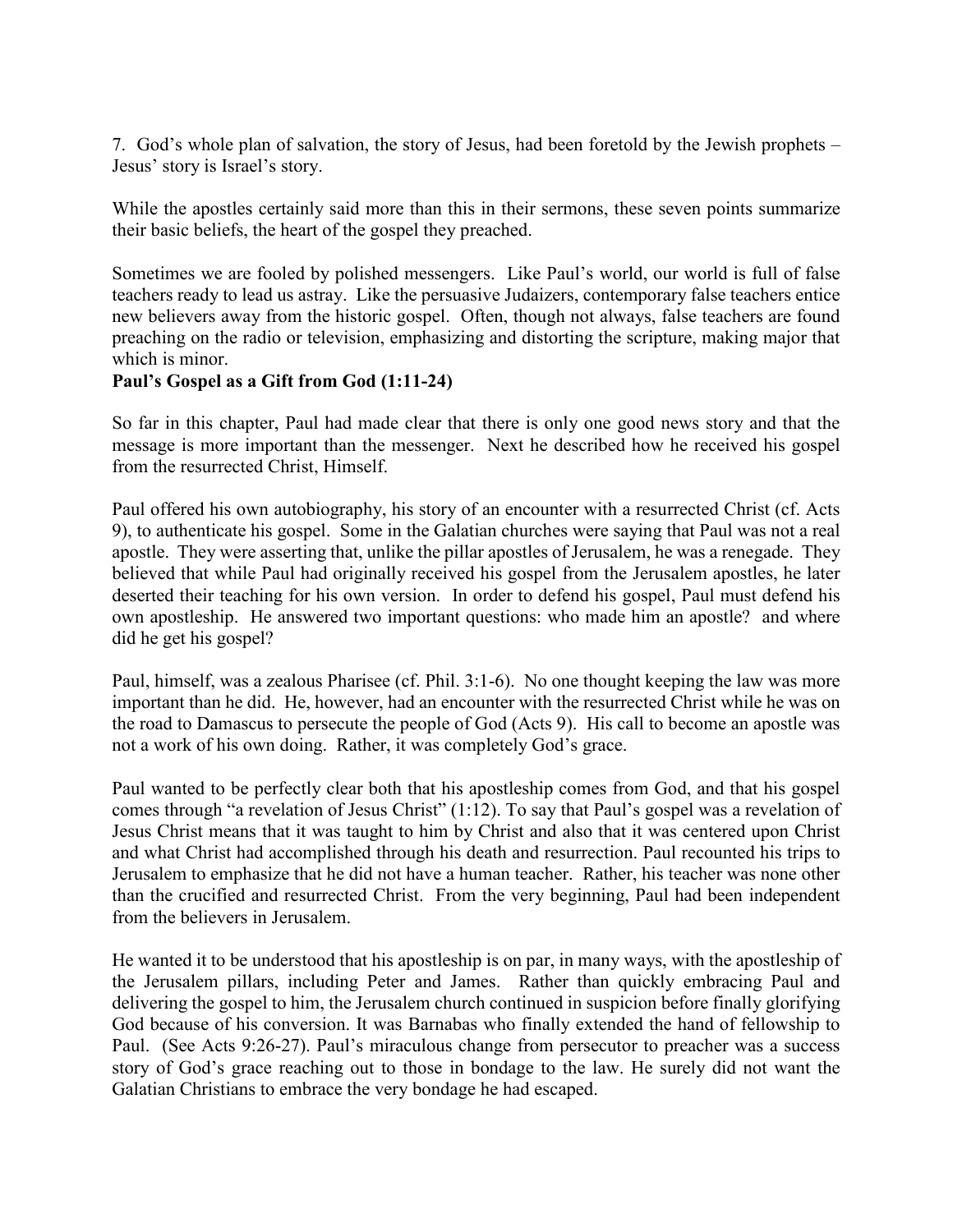Back to the Teacher's Lounge

... Debbie spent the next few weeks strengthening her own faith, her own understanding of being a disciple, a follower of the Lord Jesus Christ. Having clarified her own faith through a reexamination of the gospel, she now felt comfortable carrying on a conversation with Kate. She wanted to be loving, yet she would not allow Kate to intimidate her or make her feel ashamed of following the gospel of the New Testament.

"Are you anxious about getting back the test results?" Debbie asked Kate as they enjoyed another moment of tranquility in the teacher's lounge.

"Not really," said Kate. "My students have been really progressing this year. I'm sure that yours did just fine, too."

"Kate, I'm really sorry that sometimes you think that I sound too old fashioned, too much 'like your mother,' as you put it, when it comes to talking about my faith. But, I must tell you that I believe the New Testament teaches that the only way to have a real relationship with God is through believing in His crucified and resurrected Son. Kate, I really don't think that I'm better than anyone else, but I have found the answer of God's grace and am determined to share it with others because I care for them."

"Do you really think Jesus was that important?" Kate inquired with a hint of protest in her voice.

"I really do. He was God's unique Son. The prophets foretold His birth; He lived a perfect life and died a death that substituted for my death and your death. Thus, He paid for our sins on the cross. From the historic witnesses, we know that He was in the tomb for a short while and then experienced a miraculous resurrection—a resurrection that means that those who believe in Him will also defeat death."

Kate, who normally did all the talking, listened carefully to Debbie as she spoke with a new boldness and confidence.

"Kate, I must tell you that I have experienced the presence of Christ in my life, the presence of His Spirit. He convicts me of my sin, brings me joy even in the midst of sorrow, and brings meaning to my life. Christ offers me purpose for living and allows me to forgive others, even as He has forgiven me."

"I don't know, Debbie," Kate replied, but by now she was doubting herself. "It's just that I can't be as sure as you are. I really wish I could. I wish that I had your faith, but I don't."

"Kate, I hope you understand when I say that Jesus is the only way that I'm not trying to be closedminded, nor am I trying to demean others or their way of life. But now that I have found the forgiving grace of God, it would be unthinkable for me to keep the joy to myself.